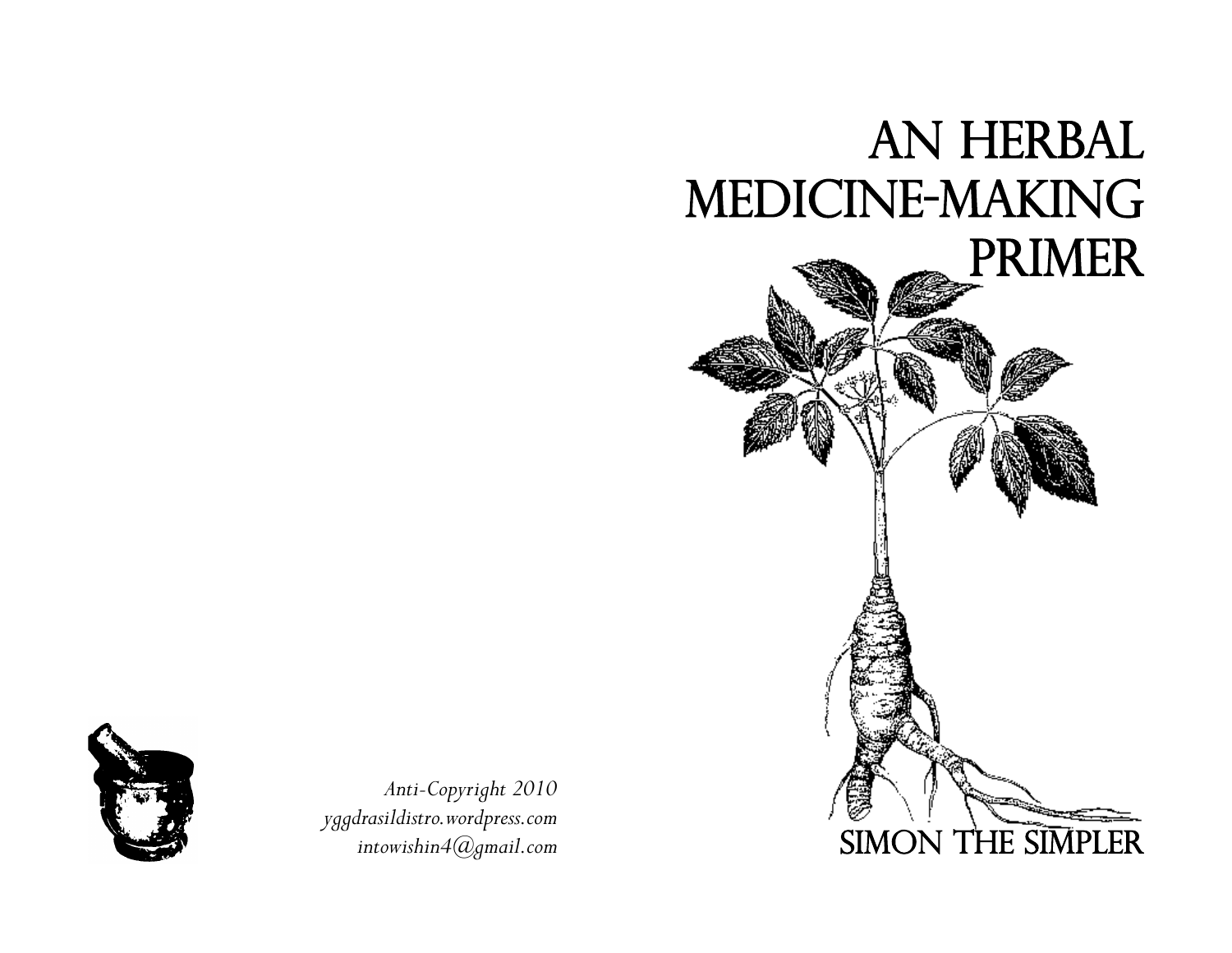# NOTES, RECIPES

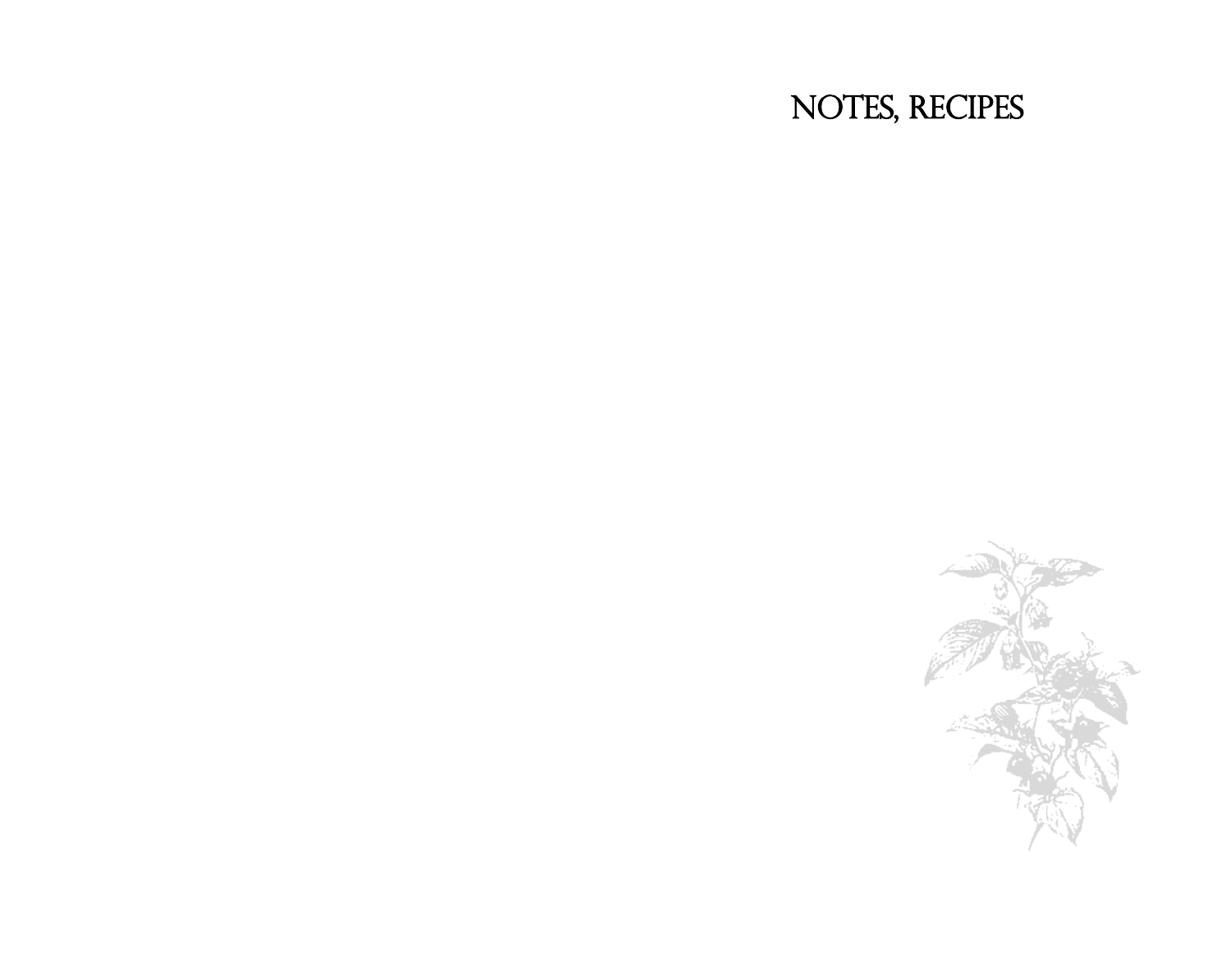Similarly, suppositories are herb-infused butters which can be inserted into the vagina or anus. They are really soothing to irritated skin and can be made by heat-infusing the desired herbs in cocoa butter, then molding it into little easily-inserted balls as it cools.

### BIBLIOGRAPHY AND RESOURCES

*A Few Favorites...*

*The Herbal Medicine-Makers Handbook*, James Green

*Medicinal Plants of the Pacific West*, Michael Moore (www.swsbm.com)

*Sacred and Herbal Healing Beers: The Secrets of Ancient Fermentation*, Stephen Harrod Buhner

*The Practice of Traditional Western Herbalism: Basic Doctrine, Energetics, and Classification*, Matthew Wood (www.matthewwoodherbs.com)

*Herbs for Natural Beauty*, Rosemary Gladstar *Rosemary Gladstar's Family Herbal: A Guide to Living Life with Energy, Health, and Vitality*

Howie Brounstein (www.botanicalstudies.net)

*A Modern Herbal*, Maud Grieve

*Wild Fermentation: The Flavor, Nutrition, and Craft of Live-Culture Foods*, Sandor Ellix Katz

*Wise Woman Herbal for the Childbearing Year*, Susan Weed

#### 24 – BIBLIOGRAPHY AND RESOURCES

### **CONTENTS**

- This is Anarcho-Herbalism 2 *An adapted essay originally by Laurel Luddite* 
	- Wildcrafting 8
	- Medicine-Making 11
	- Bibliography and Resources 24

#### AN HERBAL MEDICINE-MAKING PRIMER – 1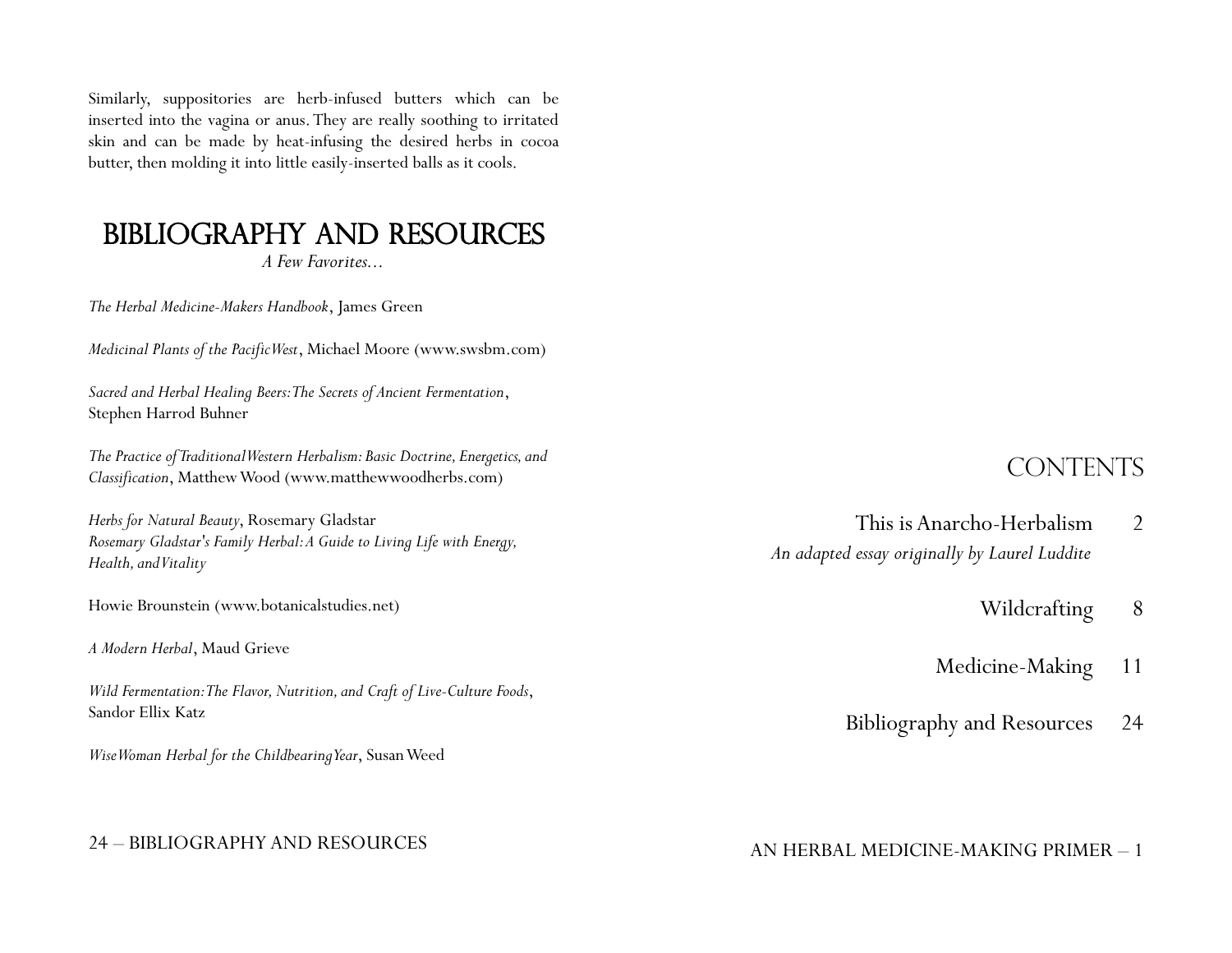## This is Anarcho-Herbalism

*Thoughts On Health and Healing For the Revolution* Originally by Laurel Luddite

MY MEDICINE CHEST IS A COUNCIL of bioregions, with representatives gathered together as I make my way around the world west of the Rocky Mountains. The Coptis root was picked out of the churned-up scar left by an excavator, at the retreating edge of the Idaho wilderness. The tiny amount of Pipsissewa leaves came from an ancient grove above the Klamath River just feet away from where the District Ranger sat on a stump talking about his plans to cut it all down. I am drying Nettles from the California creek where salmon die in the silt left after a century of industrial logging.

Every jar holds a story (often a ghost story of dying ecosystems and places gone forever). I am honored to have known the plants in their home places and to have studied their uses as medicine. But for people not lucky enough to roam throughout the wilds, purchased herbal preparations such as tinctures may be the link back to this sort of healing.

Like so much in this consumerist society, it is easy to ignore the connections between a bottle on a shelf in some store and a living, growing plant out in the world somewhere. It can be hard to know if the plant grows a mile away or on another continent. There is much to be said for reconnecting, for educating ourselves about the herbs we use and gathering our own medicine when we can. That's how we will be able to build a whole new system of healing, one that can support our movement away from the corporate power structure that the practice of medicine has become.

The development of a new medical system, or the recovery of ancient models, is another link in our safety net as industrialism falls. It keeps

#### 2 – THIS IS ANARCHO-HERBALISM

Dry heat is another option. Michael Moore has some great things to say about smoking. Basically, he says that for non-smokers, smoke is an irritant no matter how you look at it (okay, okay... lobelia or jimsonweed smoke can be effective for relaxing the bronchia in certain asthmatic conditions... you got me, but that's not the point). However, for smokers, inhaling certain burning herbs can actually have and antispasmodic or expectorating affect. As an ex-smoker, I really enjoy the occasional herbal smoke. For more information about herbal smokes, check out Michael Moore's books or Howie Brounstein's website for Columbines School of Botanical Studies where he has some excellent things to say about processing and curing herbs for smoking.

#### *Sitz Baths, Douches, and Suppositories*

SOMETIMES HERBS NEED TO BE applied directly to the mucous membranes of the anus, vagina or urethra to combat irritation or infection. My favorite method is the sitz bath. Basically, you take a sock or cheese cloth and stuff it full of the herbs you need to apply to the delicate bits in question, draw a hot (but

*Sitz Bath for Yeast Infections: 1Pt Marshmallow 1Pt Uva Ursi 1Pt Chamomile*

not too hot) bath, and toss it in. It's like sitting in a cup of tea! Actually, this can be quite relaxing. Sometimes I do it with roses, chamomile, or lavender after a long day just for the relaxing smell of the plants.

Sitz baths are my favorite because they seem like the mildest and least invasive way of treating these delicate tissues directly. However, sometimes stronger methods are called for. An herbal douche is usually a lukewarm infusion or decoction inserted into the vagina. I've also tried soaking the end of a tampon and inserting it and found that, though uncomfortable at first, it kept the infusion localized for longer and was very affective in treating an itchy yeast infection.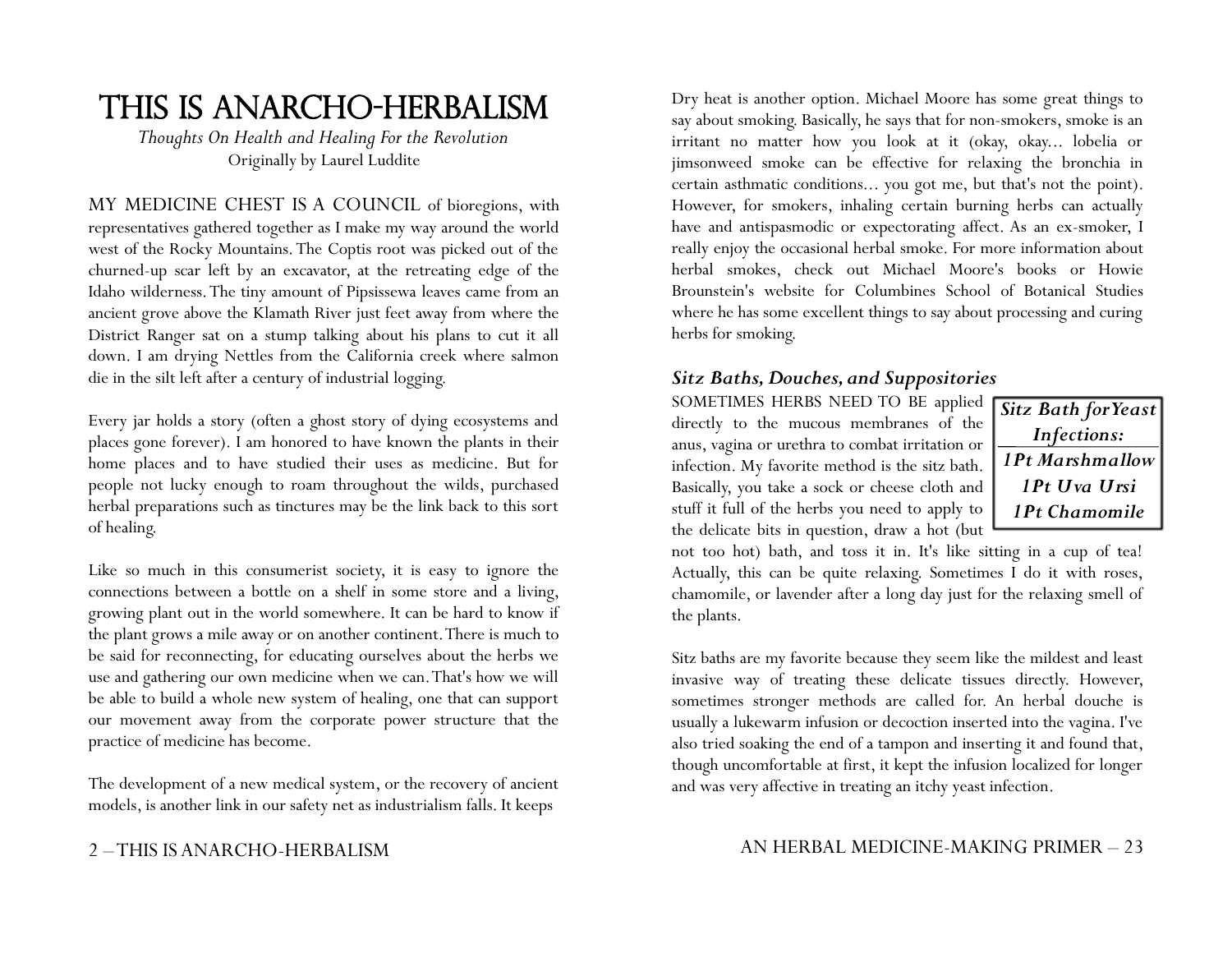A salt scrub, in its most basic form, is oil and salt mixed together to the desired consistency (I tend to like a slushy, saltier scrub) which you then rub all over your skin when you bathe and rinse off. Different salts will yield different consistencies: table salt is a smaller grain and smoother, sea salt is chunkier and rougher, Epsom salt is rougher still.

There are all sorts of exotic mineral salts from the Dead Sea or imported from god-knows-where. Plain old sea salt is my favorite because its texture isn't too abrasive and it's easy to acquire (especially with food stamps).

Feel free to experiment with types of oil and oil-to-salt ratio as well. Like most things I do, I don't measure, so it's a bit different every time. My favorite oil to use is a mixture of coconut and almond. The first time I made a scrub I tried coconut oil by itself, but you can imagine how difficult it was to work with on chilly days.

You can also add all sorts of fun things to your scrub. Rosemary Gladstar in *Herbs for Natural Beauty* suggests grinding up herbs, nuts, or seeds to add to your scrub, like dried rose petals, ground oats, or almond meal. Keep in mind that this stuff is harder on the drain than just salt and oil. You can also try adding sugar.

#### *Steam and Smoke*

HEAT IS AN AMAZING THING. I'd like to take a moment to mention some of its applications. First of all, the possibilities of heat and moisture...



Steaming is great for respiratory issues. It's just like in the movies: when you have a chest cold, simmer some aromatic herbs like eucalyptus and sit over them with a towel draped over your head and the pot, breathing deeply.

#### 22 – MEDICINE-MAKING

us alive and kicking out windows in these last days of the System when so many people have no access to industrial medicine. It will reestablish our connection to the real medicine that is the Earth.

#### *An Alternative to "Alternative Medicine"*

THE SORT OF HERBAL MEDICINE popular these days (presented to us by the media and so-called Green Capitalists as yet another exciting fad) has brought with it very little thought of a new way of healing. The plants, reduced to capsule form or, worse, to their "active ingredients", are just new tools to work with in the same bodymachine that industrial medicine sees people as being. They become no different than pharmaceutical drugs or a scalpel blade: something to pry into the body-machine with and use to mess around with the parts. Except, of course, much less effective, because the herbs have been taken out of the system of healing in which they have their strength. A system within which the individual has the power and knowledge and capability to heal themselves directly and without the numbing influence of marketing and money.

When the marketers of herbal products get their hands on a new "miracle cure", it can mean extinction for the plant. This is especially sad when so many living creatures go into useless products or are wasted on conditions that they don't treat. (Has anyone else seen that Echinacea shampoo?) The classic example of this is Goldenseal, *Hydrastis canadensis*, a plant close to extinction in the wild. It has a couple of amazing actions in the human body but has mostly been marketed as a cure for the common cold, which it will do almost nothing to help. By the way, the largest brokers of wild-harvested Goldenseal and many other big-name herbs are multinational pharmaceutical corporations. Given American society's obsession with herbal Viagra, weight loss pills, and stimulants, most of the herbs on the mass market are being sacrificed to these ridiculous causes.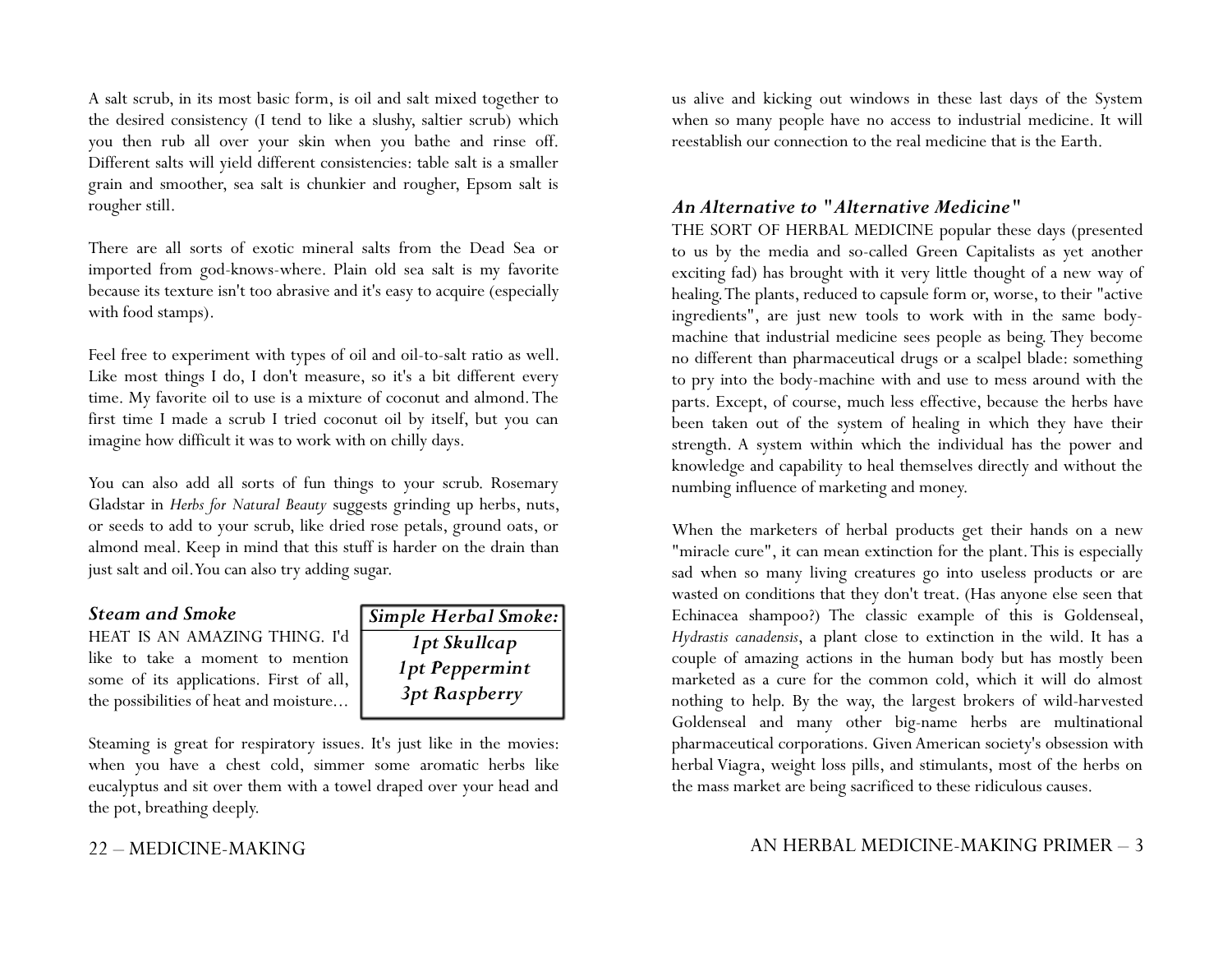There is an alternative to "alternative medicine". Southwestern herbalist, author, and teacher Michael Moore probably said it best in one of his recent digressions from a lecture: "In this country, the herb business mostly revolves around recently marketed substances with new research, and it comes from them to us. Whereas we're trying to establish as much as possible (in this *lower level*, if you will) the fact that we need to create a practice and a model that's impervious to faddism. We're trying to practice in a way that derives from practice rather than from marketing. Not from above to below but from below around. *Bioregionalism über alles*. Keep it local. No centralization, because centralization kills everything."

#### *Herbo-Primitivism*

WE NEED ANOTHER WAY OF looking at our bodies and the plant medicines. Seeing the two as interconnected and in balance is new to industrial culture, but in reality it is the most ancient healing model on earth. We knew it before we were "people". Animals know how to use plants to medicate themselves; their examples surround us, from dogs eating grass to bears digging Osha root. Probably every human society has had some way of explaining how the body works and how plant medicines work in us.

One thing all herbalists know - dogs and bears included - is that a health problem is best treated before it begins. In more primitive societies where people have the luxury of listening to their own bodies it is easy to spot an imbalance before it turns into an acute disease state. This is where herbs are most effective. They work at this sub-clinical (and therefore invisible to industrial medicine) level of "imbalances" and "deficiency" and "excess". Their major task is in sustaining and maintaining a healthy organism and, in cases of illness, encouraging that organism to heal itself.

The difference between ointments or salves and creams or lotions is the presence of water. Creams and lotions get "creamy" because water and fats/waxes don't combine, but when they are warmed and blended, the fats and oils form teeny-tiny bubbles which the water surrounds and, to the naked eyes, the whole bubbly mixture

*Rose Cream: Combine Rose petal and Chamomile infusion or hydrosols with Cocoa Butter and Emulsifying Wax to desired texture. Add a few drops Rose essential oil as it cools.*

appears to mix and get lighter in color and fluffy or "creamy". The difficult part of this process is the emulsification, or combining of the oil/wax and water.

The key to emulsifying is to do it while both water and waxy/oily parts are warm and to do it little by little. I've read herbalists that recommend pouring the oily parts into the watery parts, and I've read herbalists that recommend the opposite. Personally, I like to add the water to the oil/wax combination. I am, in my deepest, truest self, bad with numbers and recipes, and adding the water bit-by-bit allows me to control how visually creamy the consistency is without measuring.

#### *Scrubs*

ANOTHER EXCELLENT THING YOU can do with your infused oils (or plain oil, for that matter) is make salt scrubs. They are wonderful for aching muscles and skin conditions that involve excess dryness. In Ayurvedic *Morning Scrub:*

*Combine sea salt and almond oil to desired consistency. Add a few drops of lavender and ylang ylang essential oil.*

medicine, it's said to improve blood-flow. I like scrubs because I tend to think soap is highly overrated and prefer to clean my skin by sort of sanding it and oiling it. Scrubs moisturize and remove dead skin and dirt (and are the only way I know to get pitch or resin off).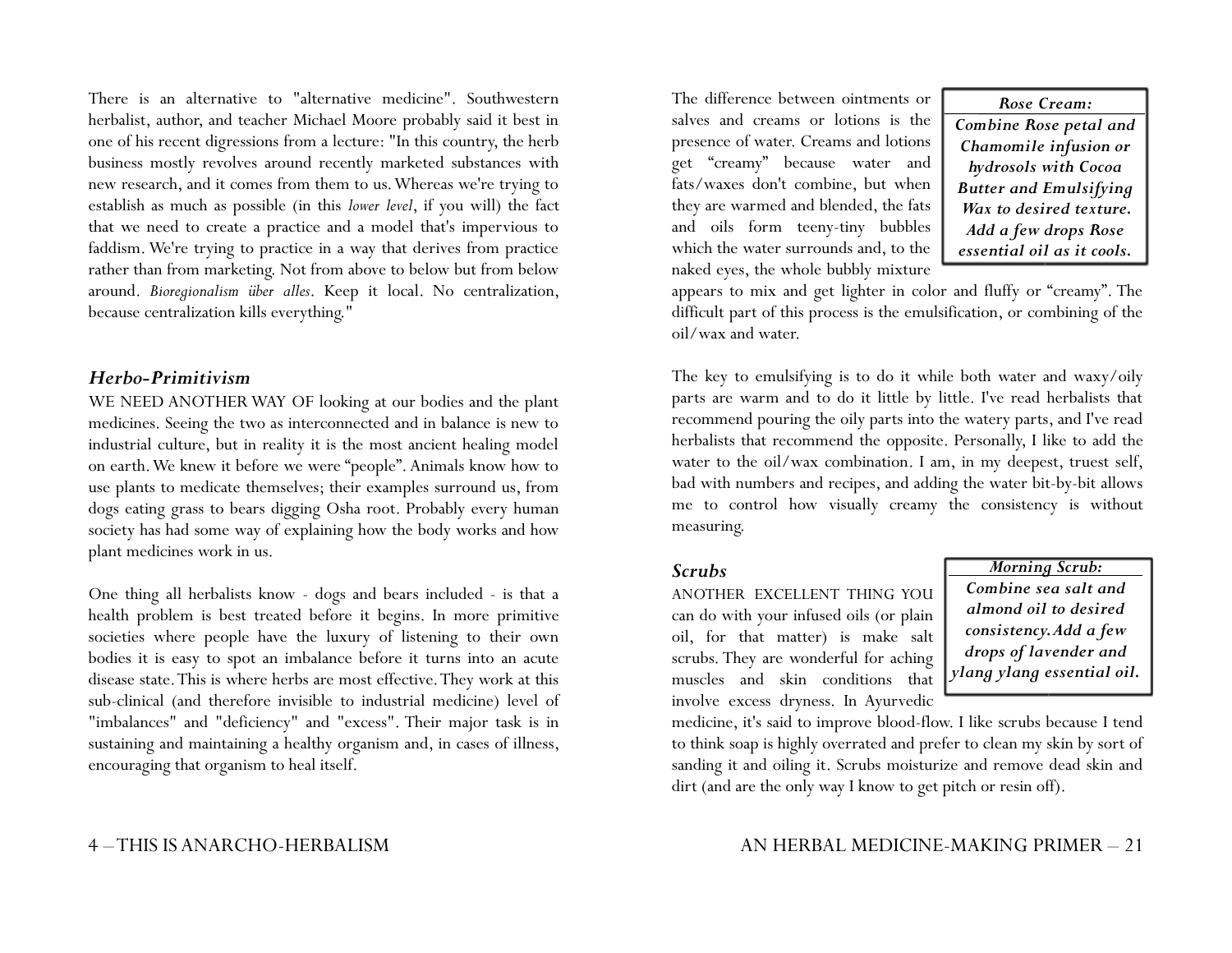No matter which variation you go with, once the oil is infused, strain out the herb from the oil, making sure to squeeze out as much oil as possible, then bottle it and store it in a dark, cool place.

A quick word about oils: Don't worry about investing in expensive oils as your base. Organic olive oil, grapeseed oil, coconut or almond oil all work well and you can find them at the grocery store. For oils that you are using for their scent, like a cedar chest rub or something like that, it's best to pick an oil that isn't too heavily scented. I've read that olive oil sits on the skin longer and is better for skin-related concerns, while grapeseed oil is more penetrating say, for a muscle rub, and almond oil is especially nourishing. There are many other options to play around with (including more traditional animal byproducts like lanolin and fat), but don't feel like your infusion won't work simply because you are doing it with the same olive oil that you cook with.

#### *Salves, Ointments, and Lotions*

A SALVE OR OINTMENT IS JUST AN oil that you add wax to in order to make it partially solid. I tend not to use recipes, but here is the general idea: create a double-boiler by placing a bowl (one that you don't mind getting waxy)

| Muscle Salve:               |
|-----------------------------|
| Combine in equal parts      |
| the oils of Cottonwood      |
| Bud, Arnica, and St. John's |
| Wort with beeswax to        |
| desired texture.            |
|                             |

inside another container that has a few inches of water at the bottom of it (this can either be a saucepan on the stove or the main chamber of a rice cooker or crock pot). Bring the water to a boil and put whatever medicinally-infused oil you are using in the bowl. Once it's warm, melt in small amounts of beeswax until your salve is the desired texture. To test the texture, dip a spoon in your mixture and put it in the refrigerator for a few minutes until it cools and you can see how well it has hardened.

This old/new healing system is subtle and requires a lot of selfknowledge, or at least self-awareness. It uses intuition as a diagnostic tool. Emotion, spirituality, and environment become medicines. The spirit and environment of the plants we gather affects their healing properties, and our relationship with those plants becomes very important.

#### *Green Herbalogy*

WHEN WE TAKE HERBAL MEDICINE we are taking in part of the plant's environment. Everything it ate and drank and experienced has formed the medicine you're depending on, so you better make sure it gets all the best. When we are healed by plants, we owe it to them to look out for their kind and the places where they live. Traditional plant-gatherers often have a prayer they recite before they take anything from the wild. I usually say something along the lines of "OK, plant. You heal me and I'll look out for you. I got your back. No one's gonna build over you, or log you, or pick too much while I'm around." So this true herbal healing system has at its heart a deep and radical environmentalism and a commitment to the Earth.

The bioregional concept is important to this model of healing. Plants' actions in our bodies are really quite limited by the chemicals they can produce from sunlight and soil. For every big-name herb on the market cut from the rainforest or dug from the mountains, there is most likely a plant with a similar action growing in your watershed. Some of the best medicines to maintain good health grow in vacant lots and neglected gardens around the world.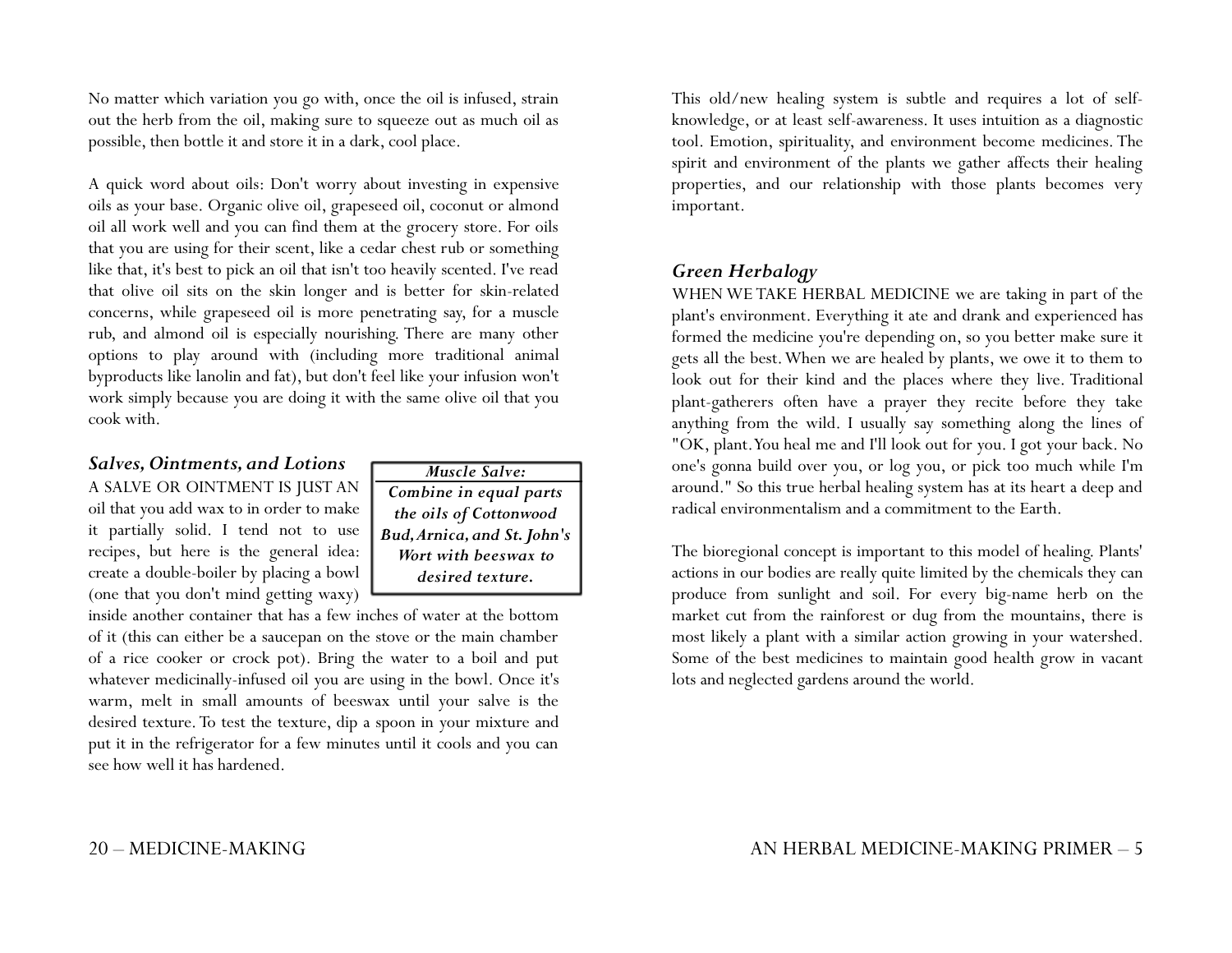#### *Anarcho-Herbalism*

A SOCIETY OF PEOPLE WHO ARE responsible for their own health and able to gather or grow their own medicines is a hard society to rule. These days we are dependent on the power structure of industrial health care and medical specialization: the secret society of the doctors, the white-male-dominated medical schools, the corporate decision makers with their toxic pharmaceuticals and heartless greed and labs full of tortured beings. That dependence is one more thing keeping us tied down to the State and unable to rebel with all our hearts or even envision a world without such oppression. With a new system of healing, based on self-knowledge and community herbal wisdom, we will be that much more free.

Offering a real alternative health care system will help to calm some people's fears about returning to an anarcho-primitivist, Earth centered way of life. There is a false security in the men with the big machines, ready to put you back together again (if you have enough money). What is ignored is the fact that industrial society causes most of the dis-eases that people fear. Living free on a healing Earth while surrounded by true community and eating real food will prove to be a better medicine than anything you can buy.

What steps can we make now towards creating this new system of medicine? We all need to learn what we can about our own health. This could mean training in one or more of the surviving models of traditional healing and/or through self-observation. How do you feel when you're just starting to get a cold? What kinds of problems come up repeatedly, especially when you're stressed out? If you are femalebodied, how long is your cycle and what does the blood look like? Understanding how our bodies act in times of health can help us recognize the very early stages of dis-ease when herbs are the most useful.

#### 6 – THIS IS ANARCHO-HERBALISM

Another option that I find works well is to set the jar in a warm place like on top of a radiator; it seems to help the infusing process. You can also create a double-boiler in a rice cooker (or something that will maintain a steady, low temperature) and heat the oil that way.

Some people recommend warming the oil in the sun, but I tend toward the idea that, once picked, herbs keep better when they are out of direct sunlight. The aforementioned radiator method works wonders on even hard-to-dissolve resins. If you don't have a radiator, setting your oil-herb maceration in the oven with just the pilot light on works just as well. Whatever you do, make sure the lid is slightly loose so that any moisture in the plants doesn't heat to the point that it breaks your glass jar. Gooey resins are difficult to clean up and a shame to waste.

Some plants yield their goodness to oil more easily than others. To deal with the more difficult plants, Michael Moore recommends covering the plant matter first in a bit of alcohol and letting it sit for a few hours, then adding it all to a blender with oil. He says to mix the whole thing until the blender is hot to the touch, at which point you can strain out the plant matter and call it good. If you are infusing oil with fresh herbs- which I think, in general, is the most effective technique- there are a few ways to preserve the oil so that the plant's water content doesn't spoil it. I've noticed that olive oil is especially resistant to spoilage and, if all of the plant material is thoroughly covered, I never really have a problem with it. Another option is to add a natural preservative to the oil such as vitamin E oil or benzoin powder. Another method- one that I read about in Michael Moore's *Medicinal Plants of the Pacific West*- is to take your fresh plant and, instead of pureeing it with oil initially, use the alcohol method. This is especially effective in extracting saint john's wort and calendula. Alcohol is drying and, according to Moore and in my own experience, if you let this puree sit for a few hours or over night and then mix in the oil, it not only prevents putrefaction but also helps extract the medicinal constituents of the plant.

AN HERBAL MEDICINE-MAKING PRIMER – 19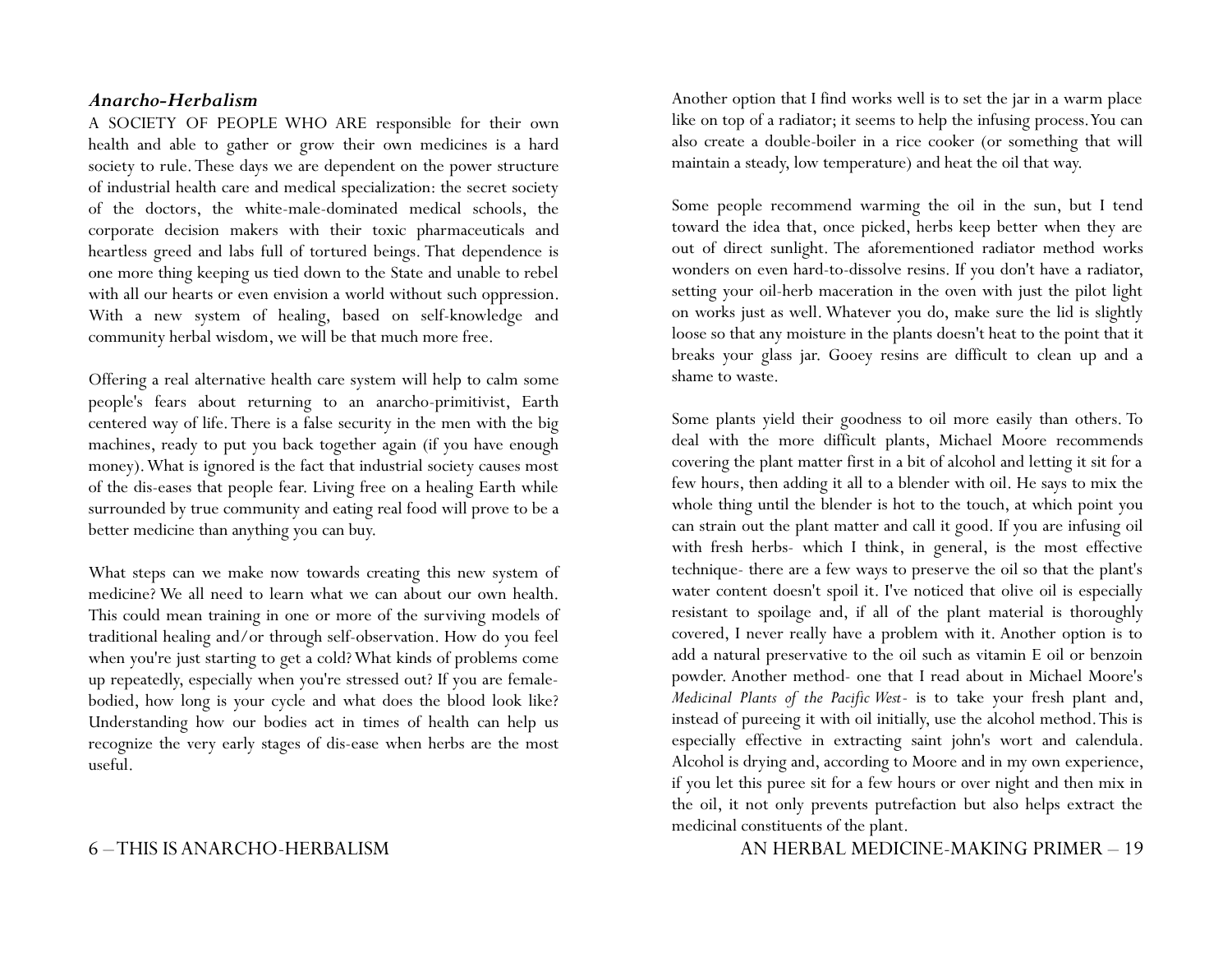water. Once the honey is fully dissolved, take your syrup off the heat and bottle it up. Don't worry if it seems too thin or watery, it'll thicken as it cools. If you aren't canning it, be sure to store it in the refrigerator or somewhere cool, or you'll soon have a bottle of mead.

If you steep herbs in honey it makes a honey infusion. Decocting herbs in water and adding honey in at the last minute then refrigerating or canning it makes a syrup. However, if you leave that syrup out in the open, you get mead. Also, if you cook the herbs in honey for too long, something else exciting could happen. You could candy them, as with candied ginger. Roots work especially well. I don't have very much experience candying myself, but Maud Grieve discusses it at least briefly in her book *A Modern Herbal* where she talks about candying Angelica.

#### *Infused Oil*

THERE ARE SEVERAL DIFFERENT WAYS to infuse oils and they all deserve some experimentation because the results will vary based on the herbs you're using as well as external factors. The bottom line is



that you are steeping an herb in oil until the oil begins to take on the color and smell of your plant. The only real risk in this process is putrefaction due to moisture that may have been in the plant matter.

One method that I find works well is macerating your herbs in a small amount of oil, either with a mortar and pestle or some sort of blender or food processor. Then, put the maceration in a jar and mix in an amount of oil sufficient to fully immerse the plant material. Understand that if the herb is dried, it may expand with the moisture and you may need to add an inch or so of extra oil to compensate. At this point, you can just leave the jar in a dark place and shake it every once in a while until it's steeped.

People who have some background in healing (in the traditional or industrial systems) can be a great help to those of us who are just learning. Healers who are working to form this new model, whether collectively or through their individual practices, should keep in mind that they are practicing a truly revolutionary medicine which promotes community-sufficiency, decentralization, and an appreciation for the Earth.

In these times of change, everything is being examined and either destroyed, rebuilt, or created from our hearts. Industrialism has affected every aspect of our lives - we are just starting to realize how much has been lost. Medicine is just one part of the machine that we have to take back and re-create in a form that works for the society we will become. Every herb, pill, and procedure should be judged on its sustainability (*true* sustainability, not just green-washed marketing) and accessibility to small groups of people. We can start with ourselves, with our communities and circles, but should never stop expanding outwards until industrial medicine rusts in a forgotten grave, a victim of its own imbalances.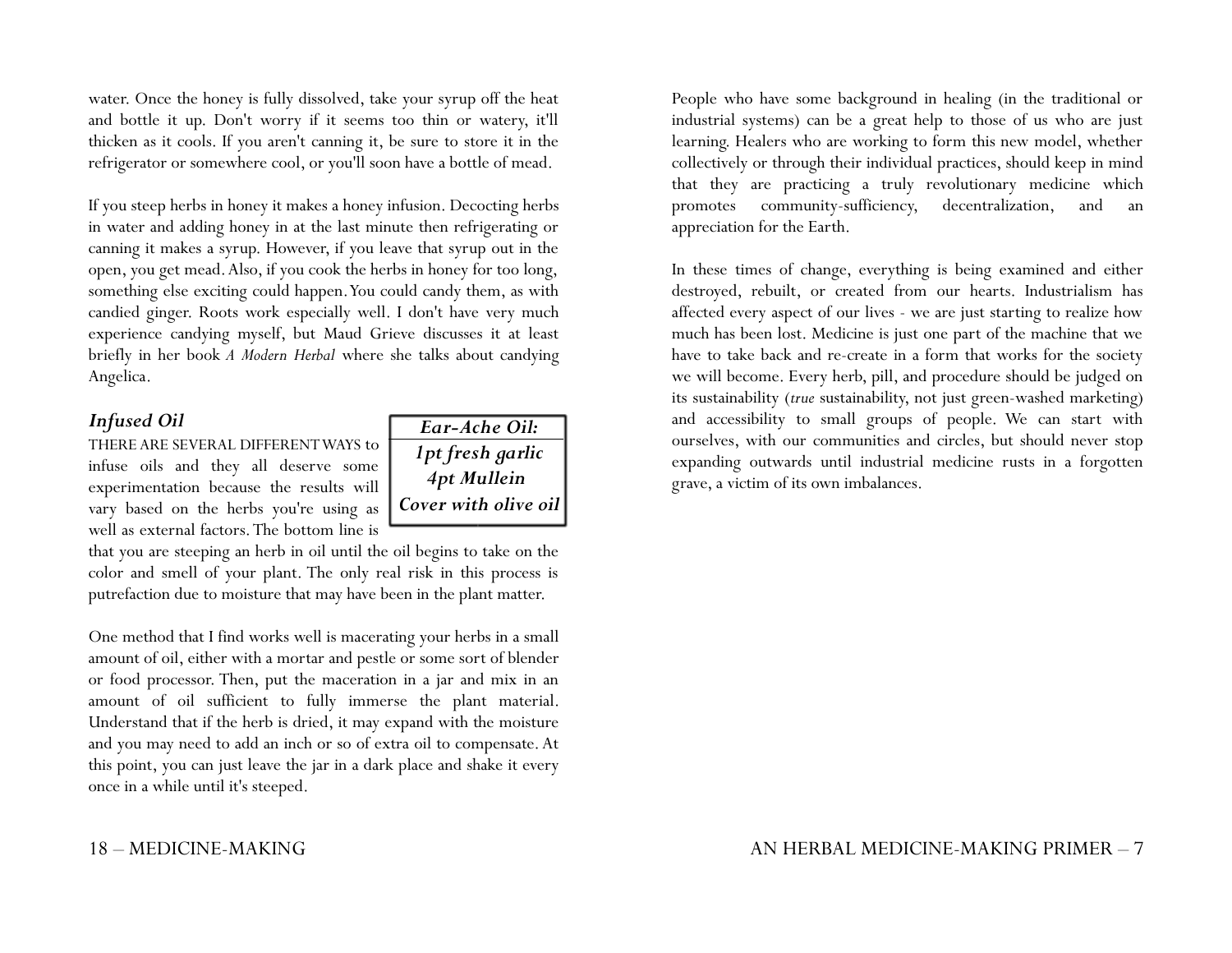# WILDCRAFTING

*The Ethics and Methods of Foraging*

ONE OF THE MOST LIBERATING THINGS about herbalism is the ability to walk outside and pick a plant with your own hands and then use it to nourish and heal yourself.

Ethical wildcrafting requires knowledge and respect (and, if it's commercial, a permit). Learning your first few plants is the hardest part. Once you can learn to differentiate a few plants from the multitude, you'll find you can't walk around the block without noticing new plants and familiarizing yourself with your bioregion. A basic region-specific plant guide can be a really useful tool for the beginning forager as well as the experienced herbalist; you never know when you'll run into a new plant friend or want to doublecheck your knowledge.

It can be easy to get intimidated by the amount of medicinal and botanical information out there. But, don't get discouraged; all you really need to know is a handful of weeds to feed and heal yourself. If you are just beginning, try picking five or six plants to learn to identify and really focus on them so as not to overwhelm yourself. When you take walks, try to identify them visually at various points in their growth cycle. Pick a leaf or flower to carry with you and remind yourself. If it's a mild medicine or food plant, taste it and smell it often, paying attention to how it makes you feel. This will give you a working and intimate knowledge of the plants in your region.

Once you've learned a few plants and are ready to harvest them, there are a few things to consider. First is the bio-availability of that plant in your area. With plants that are rare, endangered or simply not common where you live, it is especially important to make sure that

making mead, this method is easy to research, simple to experiment with, and you can read about it online or in the above-mentioned books.

Kombucha is the last type of fermentation I'd like to suggest in your herbal experimentation. It's become a popular commercial beverage, but is actually quite easy to make yourself. It's another way to preserve your favorite water-infusions. All you need is a bottle of your favorite unpasteurized kombucha as a starter, something high in tannins like green tea, and whatever herbs or fresh juices you are craving. Again: many options and variables, a fairly quick process, and easy to research in the aforementioned references.

#### *Syrups*

SYRUPS ARE DELICIOUS AND easy to make. They are soothing and sweet, and when made with honey rather than sugar they can be even more medicinal. I could write a discourse on the nutritional and medicinal properties of honey. Suffice it to say, as a medicine, honey is sweet and

| Winter Syrup:                   |
|---------------------------------|
| Concentration of                |
| <b>Fresh Elderberries</b>       |
| A few slices Ginger             |
| A few slices Osha               |
| Honey                           |
| Add a few tablespoons of syrup, |
| an orange slice, and a dash of  |
| cayenne to a cup of hot water,  |
| for a warming winter brew.      |
|                                 |

therefore nutritive, it's warming internally and externally, and soothing to the mucosa of the lungs and bronchia. It's also an excellent way to make medicine palatable.

As with medicinal plants, a good guideline is to work honey at lower temperatures whenever possible. To make a medicinal syrup, make an herbal decoction with the plants you are interested in using. Simmer your tea, allowing half of the water to evaporate so that you are left with a very strong, dark liquid. Keeping it on low heat, mix in honey so that your concoction is one part honey, one part herb-infused

#### 8 – WILDCRAFTING

#### AN HERBAL MEDICINE-MAKING PRIMER – 17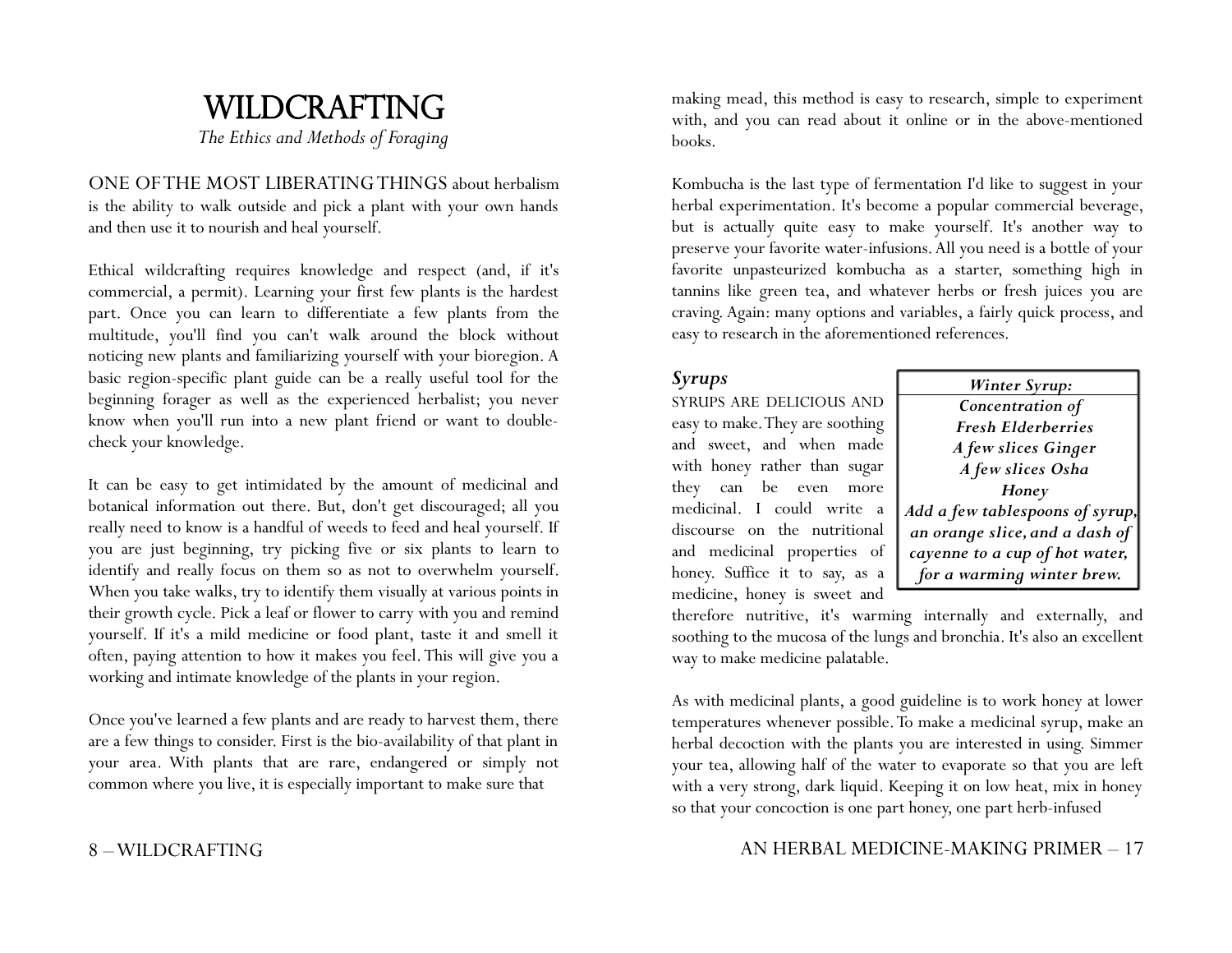out that it has a very limited range of solvency, not mixing well with resins or volatile or fixed oils. I would also like to point out from the DIY perspective that it is a highly processed substance and there are much simpler and more readily-available options. However, please experiment for yourself.

#### *Fermenting*

SOMETIMES I THINK, "If... No, *when* industrial civilization collapses and I don't have easy access to things like distilled alcohol or processed vegetable glycerin, how will I extract and preserve my medicines?" Aside from simply drying all of my herbs, I think the answer is wild fermentation. Pickling and fermenting have been used for thousands of years. There are endless options and there are some really great books out there to help you explore the possibilities. Two of my favorites are *Wild Fermentation* and *Sacred and Herbal Healing Beers*.

The subject of home brewing and wild fermentation is vast. In my very limited experience, the simplest way to begin home brewing is with mead because all you need is honey, water and a clean environment to store your mixture for a few weeks as it ferments. There are plenty of excellent recipes available online and in the books I've listed above.

Another quicker method is lacto-fermentation, as with sauerkraut, relishes and kimchi. While many of these methods involve steeping medicinal herbs in a solvent to extract their qualities, there are ways to ferment and preserve them whole. Pickling works well with fruits and vegetables, but some cultures use this method to preserve leafy herbs like grape leaves and roots like ginger. Lacto-fermentation can also be used to quickly ferment herbal water infusions in just a few days, producing a very low-alcohol, fizzy brew. All you need for lactofermentation is water, sweetener, whey (the liquid part of your organic yogurt), and maybe some salt and other seasonings. As with

16 – MEDICINE-MAKING

you harvest with caution. A good rule of thumb is to avoid harvesting plants from stands of less than twenty and to harvest no more than ten percent of what you see. It is also important to make sure you help to propagate the plants you are harvesting either by spreading the seeds in the fall or, if you are harvesting roots, re-planting some rootcrowns as you go. The United Plants Savers, founded by Rosemary Gladstar, has ongoing information about endangered and threatened plant species that is a great reference for the ethical wildcrafter. The website is www.unitedplantsavers.org.

Season is also important to consider when harvesting. For instance, harvesting flowers when they are all withered and soaked in the fall will probably be less beneficial to you medicinally than harvesting them in full bloom. I've found that a nice way to think about it is this: harvest plants in the season where their energy is flowing toward the part of the plant you are using. In the spring, energy is flowing up the plant's stalk out of the root and into newly budding leaves, so this is usually a good season for fresh leafy greens. Summertime takes energy from the leaves up into flower buds, and when they begin to wither and turn to seed in the fall, everything is flowing back down the stalk to be stored in the root for the winter. Different plants mature in different seasons, but this is a good generalization.

It's also important to notice some things about the area from which you are harvesting plants for ingestion. Herbs growing on roadsides, in ditches or waterways downstream from industrial sites, or in areas exposed to pesticides and herbicides should probably not be harvested for medicinal purposes.

Above all, the most important thing to remember when wildcrafting is that you are taking something from another living organism and it should be done with the utmost respect. Some people have rituals they carry out while harvesting in order to remind themselves of this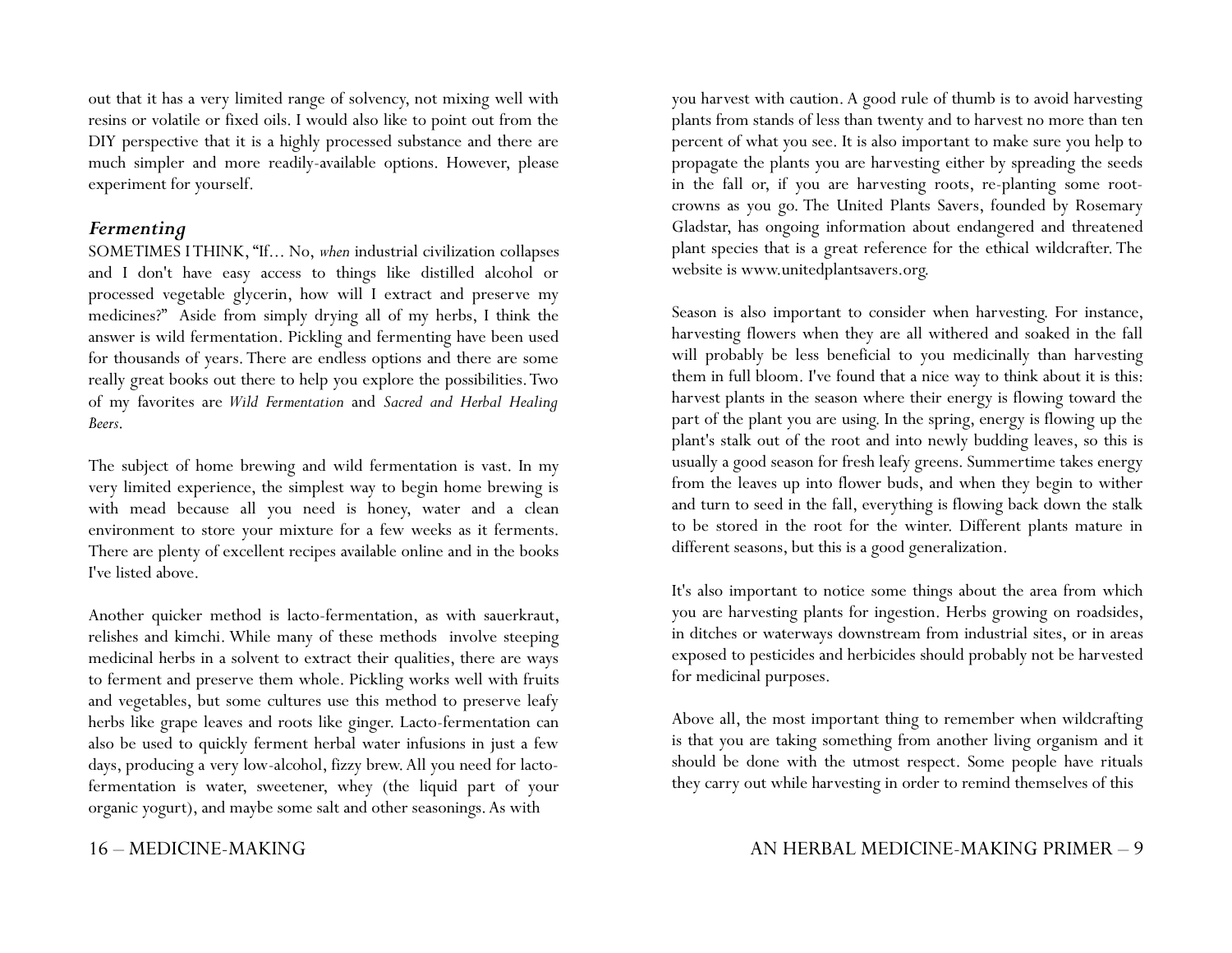fact and to thank the plants for their gifts. I think it's nice to sit with the plants you are about to harvest for a while before you begin. When harvesting balsam root on one occasion, my friend Sara encouraged me to walk around the plants quietly and get to know them rather than just picking one to pull out of the ground at random.

I know another person who talks with the herbs he is about to harvest, letting them know he's not picking them wastefully, thanking them, and reminding them that one day his flesh will return to the soil, giving them the gifts of his life in turn. This ritual harkens back to the pagan practice of reciting a poem (along a similar theme) to the elder before breaking a twig from her for wand-making.

Humans routinely steal, pillage, and plunder from the earth. The least we can do as mindful foragers is carry out our work with respect and give as much back as we can. I'm told by another herbalist friend that some North American tribes had a practice of leaving offerings of tobacco or other goods behind after harvesting medicines. Personally, I think that mindfulness and the practical habit of going back to stands in the fall to help propagate the plants you've harvested are really simple and important practices that even the most rationally-minded, spiritually-resistant herbalists can do.

Most herb companies use high-proof alcohol like Everclear or pure alcohol which they dilute with water until it's the right ratio. Though there are charts listing the proper alcohol content with which to extract different aspects of different plants, the home medicine-maker doesn't necessarily have to be that meticulous. For the folk herbalist, all you really need is a bottle of 40 or 50-proof vodka. Some herbalists like Matthew Wood tout lower-proof alcohols like Brandy. Otherwise, it's really up to you; there's no one "right" grain alcohol. Because I'm generally broke and my favorite drink to nip is good bourbon or Irish whiskey, I like to buy it for my tinctures, use what I need, then celebrate my hard work with the left-overs. It's a lovely little ritual...

Brewing is an ancient practice. Even in more recent history, in the herbals of Galen and Culpepper, many of the formulas suggested involve less-alcoholic fermentations than the tinctures we buy at the health food store today. Wine was a popular menstrum for warming remedies, beers and ales are sedatives and sometimes bitter, mead and even vinegar were used as well. So, even if you aren't brewing your own alcohol, it can be fun to experiment with lower-content menstra, especially considering the price of good vodka.

#### *Glycerites*

I HAVE LIMITED EXPERIENCE WITH glycerin tinctures, but I thought I should list them as an option. Glycerin is a by-

*Sedative Glycerite: Fresh Valerian Root*

*Vegetable Glycerin*

product of fixed oils. When purchasing glycerin, look for vegetable glycerin derived from coconut oil as opposed to synthetic or animalderived products.

Some people prefer glycerin because it has no alcohol content but mixes readily with both water and alcohol. It is a preservative and anti-bacterial and is especially effective at extracting tannins. However, James Green in his *Home Medicine-Maker's Handbook* points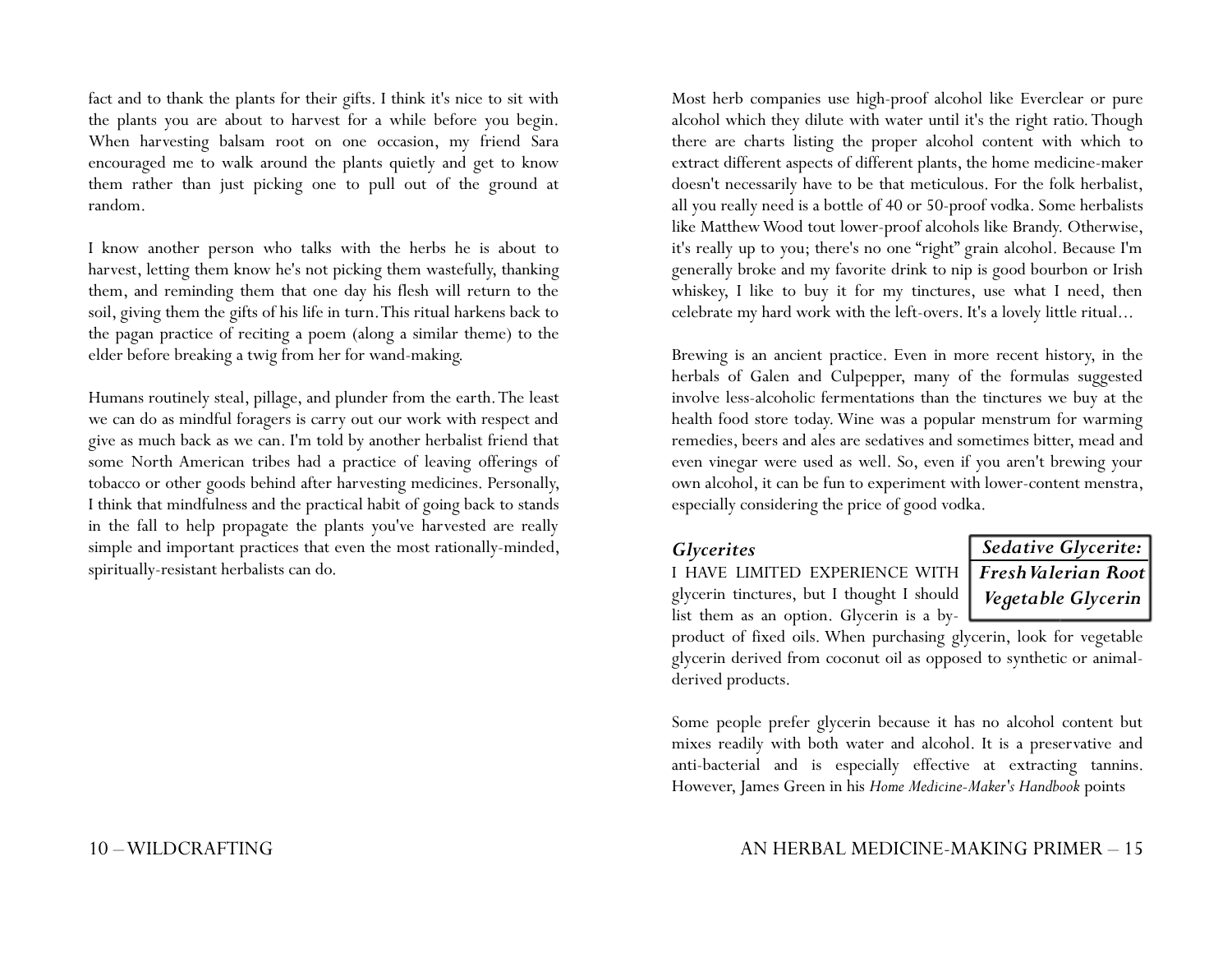#### *Tinctures*

GRAIN ALCOHOL TINCTURES are a simple and efficient way to make an herbal extraction. Herb companies use weight ratios, expensive tincture presses and percolators to make their tinctures, but the folk method is very easy to do at home and works just as well. It



goes like this: once you've harvested the desired herbs, put them in a jar, cover them with hard alcohol, set it in a dark corner, and give it a shake every once in awhile. After 2-6 weeks, strain the alcohol off the herb, squeezing every last drop out of the plant matter, and bottle it up.

The above method is the simplest I know for making tinctures, but there are other things you can try that I have little personal experience with but that other herbalists recommend. One method is tincturing with dried plants that are ground to a powder before they are immersed in alcohol. Another variation is tincturing by percolation, which James Green and Michel Moore both seem to prefer. There seems to be plenty of room for experimental variation.

Because different constituents of plants are soluble in different menstra, it's important to find a solvent that is effective for the constituents that you're working with. The benefit of pure alcohol as a solvent is that it extracts balsams, camphors, resins, essential oils, alkaloids, and acrid and bitter constituents. Homeopaths swear by pure alcohol. Alcohol also preserves your extracts and prevents decomposition, unlike plain water. However, alcohol tinctures can be part water and part alcohol (for instance, 100 proof vodka is 50% alcohol and 50% water) and, logically, something that extracts well in alcohol *or* water will probably do well in a combination of alcohol *and* water.

14 – MEDICINE-MAKING

## MEDICINE-MAKING

*A Discussion of Menstra and Recipes*

#### *Drying and Processing*

ONCE YOU'VE GROWN, HARVESTED, FORAGED or acquired your fresh herbs, it's time to think about how you are going to process them. To dry the aerial parts of plants, the leaves and flowers still attached to the stalks, gather a handful and bind them together at the base (the part of the stalk that would've been closest to the ground when the plant was growing) and hang the bundle upside-down. If you are plucking leaves or flowers off of growing stalks, as with single calendula blossoms or nettle leaves, you can lay them out on a grilling rack or screen to dry. Grilling racks work well because they allow air to flow under the drying herbs, preventing mold. This method also works well for roots, berries and barks, as well as thicker, juicier plants. For roots and barks, brush the dirt and moss off of them, break them into smaller portions, lay them out on your rack or screen in a shady corner (direct sunlight tends to break plants down faster), and let them be. If you are worried about mold, the important things to remember are air flow and shade; the faster your plants can dry in these conditions the higher the quality of your final product.

One last word on processing: once your herbs are dry, it's time for my favorite part... Garbling! Garbling is the process of picking through your dried plants, breaking them into smaller pieces and removing unwanted twigs or seeds or whatever little bits you don't want in the final product. All you need to do after this is store the plants in an airtight container in a dark place.

#### *Menstra*

THERE ARE MANY DIFFERENT WAYS to store herbs for later use, many different methods of preservation and extraction. Drying herbs